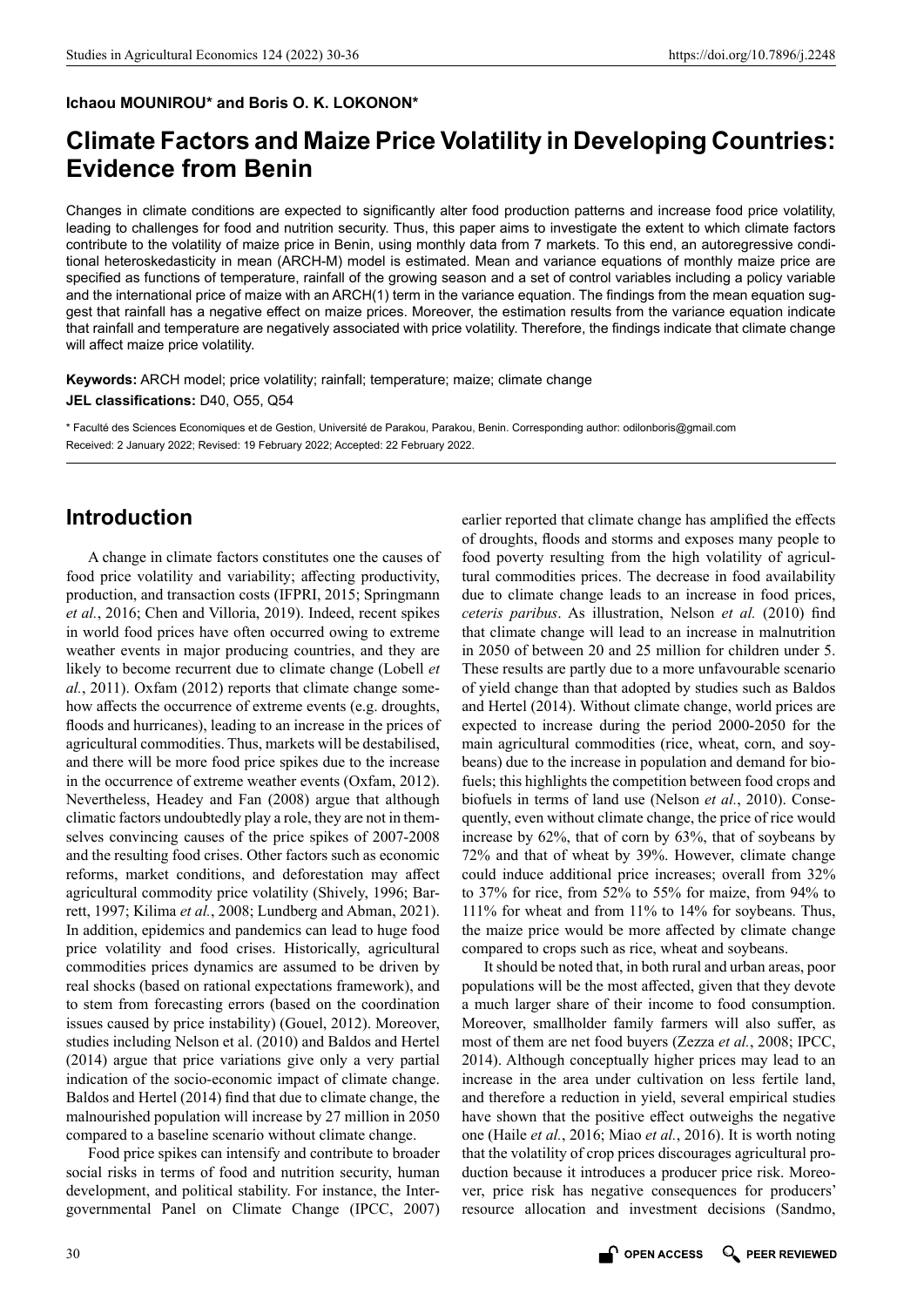1971; Moschini and Hennessy, 2001). Actually, it is hard for poor farmers to take advantage of rapid price increases due to many factors such as lack of access to credit, land and other necessary inputs to expand production (Oxfam, 2012). This is the case for agricultural producers in lowand middle-income countries, due to poor risk management (Binswanger and Rosenzweig, 1986) and these producers are not well protected from the consequences of price volatility (Miranda and Helmberger, 1988). It should also be noted that episodes of food crises trigger concerns about the peculiarities of agriculture and the need for public intervention in agricultural markets (Gouel, 2012).

Maize is the most consumed cereal in Benin and is produced all over the country. In terms of food insecurity, in 2017, 45.5% of the population are food insecure, with food insecurity more pronounced in rural areas (République du Benin, 2017). This low-middle income country ranks among those developing nations that are acknowledged as having a low capacity to adapt to climate change. Thus, it is of paramount importance to investigate the relationship between climate factors and food price volatility. This study aims to analyse the extent to which climate factors affect the volatility of maize prices in Benin. To this end, an autoregressive conditional heteroskedasticity in mean (ARCH-M) model is estimated. The study contributes to the literature by analysing how climate factors and in time, climate change could result in food price volatility in developing countries. The findings can guide policymakers in designing appropriate economic policies to mitigate the effects of climate factor on the welfare of both producers and consumers. It is also worth noting that beside climate factors, the extent to which the food price stabilisation policy implemented in the country starting from July 2008, which consists of assembling grain stocks after harvests and selling them during periods of scarcity, influences maize price volatility.

The remainder of the study is proceeds as follows. Section 2 present a synthesis of the literature on the drivers of agricultural commodity price volatility. The methodology (analytical tools and data) is presented in Section 3. Section 4 presents the empirical findings and the discussion. Finally, there are the conclusion and policy implications.

# **Drivers of agricultural commodity price volatility: a synthesis of the literature**

Many factors are identified in the literature as having the potential to drive agricultural commodity price volatility, These include market fundamentals like yields and stock levels, weather and changing weather patterns with their related impacts, cycles in key markets, policy driven developments including large purchases by the governments, developments outside the agricultural sector (e.g. exchange rate and oil price movements), trade policies and their transmission, and lastly, investments in agricultural production (Tothova, 2011). According to Tothova (2011), the following factors contribute to greater volatility: i) low levels of stocks; ii) climate change and weather-related events; iii) policies; iv) strong co-movements with energy and other agricultural prices.

 As market fundamentals driving agricultural commodity price volatility, there are supply, demand, storage with their relative shocks including weather, technological progress, and population growth (Williams and Wright, 1991; Piot-Lepetit and M'Barek, 2011; Karali and Power, 2013; Algieri, 2014; Ott, 2014). For Piot-Lepetit and M'Barek (2011), the shocks are caused by other structural factors that simultaneously influence different crops at the same time (e.g. energy and fertiliser prices, exchange rates, interest rates). Policies are also found to affect the volatility of food prices (Piot-Lepetit and M'Barek, 2011). For instance, market price volatility depends to a large extent on trade policies designed to isolate domestic markets from international markets (Tigchelaar *et al.*, 2018). Studies such as Diffenbaugh *et al.* (2012); Schaub and Finger (2020) and Putra *et al.* (2021) identify climate change and extreme events such as droughts as driving factors of price volatility. They report that the volatility of US corn prices is more sensitive to short-term changes in climate conditions. The impact of climate change is mainly due to the intensification of severe heat conditions in the cultivation of primary corn in the United States, which has led to a sharp increase in the volatility of corn prices. For these authors, there is a closer integration between agriculture, energy, and markets. They underline the crucial importance of the interactions between energy policies, the links between energy and agriculture and climate change. In addition, agronomic factors as well as the historically low levels of world cereal stocks are found to drive food price volatility (Ngare *et al.*, 2014). It should be noted that Chen and Villoria (2019) highlight the effects of food imports on the variability of domestic maize prices in 27 net-importing countries. Meanwhile, Lundberg and Abman (2022) find strong empirical evidence showing that there is negative association between maize price volatility and forest loss, using data from 26 countries in Sub-Saharan Africa.

### **Material and Methods**

#### **Modelling maize price volatility accounting for climate factors**

This study estimates mean and variance equations of monthly maize prices as functions of climate factors (rainfall and temperature), a policy variable, seasonal and regional variables with the ARCH term in the variance equation following studies such as Engle *et al.* (1987) and Kilima *et al.* (2008). This modelling approach is choosing drawing on Kilima *et al.* (2008) who state that theoretically storable commodity prices have an ARCH process, and distinct from standard time-series models, conditional volatility can directly influence the conditional mean in an ARCH in mean (ARCH-M) model. Note that there are other methods of volatility analysis such as the standard generalized autoregressive conditional heteroskedasticity (GARCH) model and its variants like the Spline-GARCH model – that can decompose daily price volatility into high- and low frequency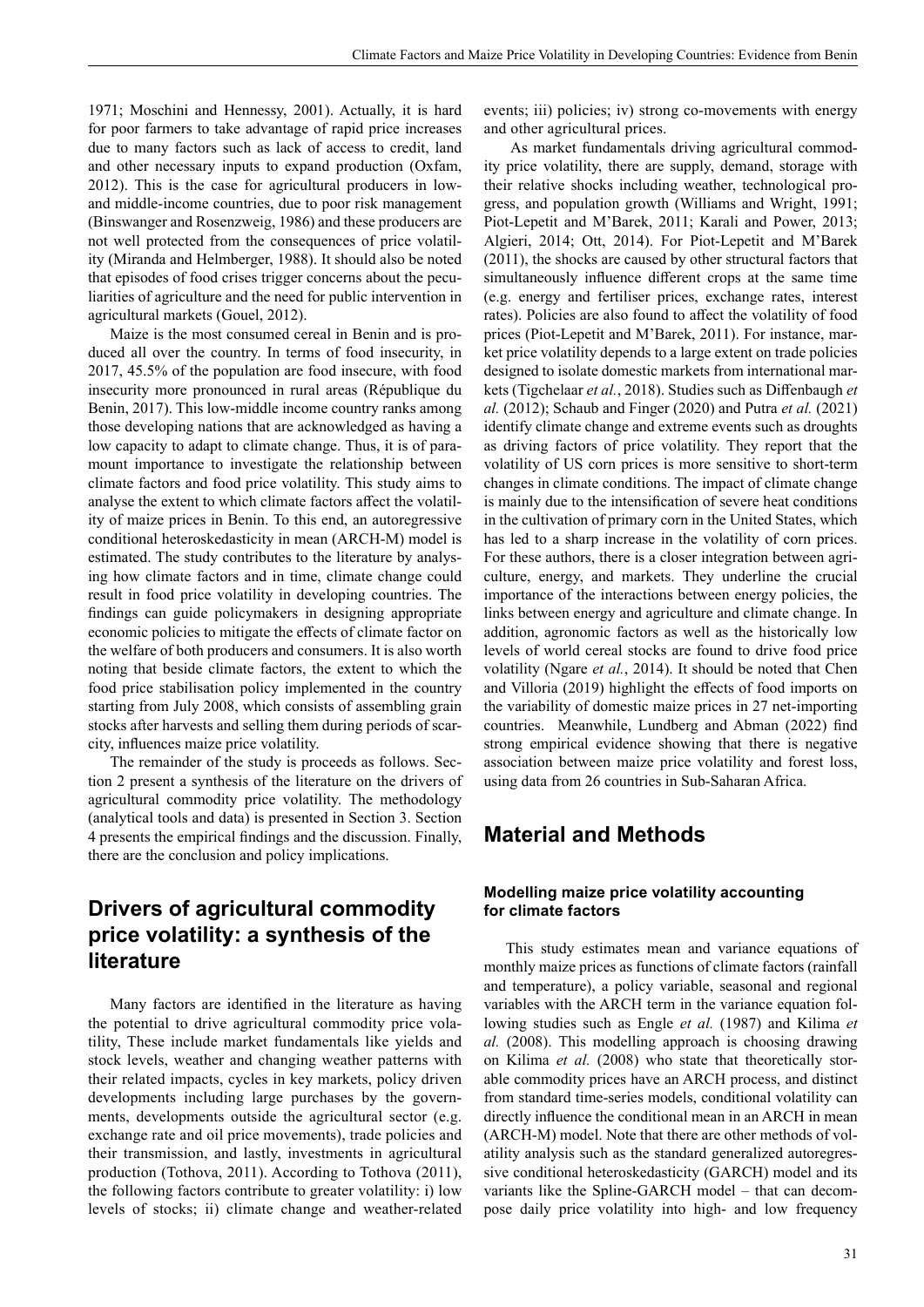components with the latter plausibly being driven by slowlychanging common and commodity-specific macroeconomic factors (Engle and Rangel, 2008), and the regime switching GARCH-MIDAS model (Pan *et al.,* 2017). Thus, the specification of the empirical model is as follows:

$$
LnPricesii = \beta_0 + \beta_1 LnPricesii-1 + \beta_2 Trendi ++ \beta_3 LnRii + \beta_4 LnTi + \beta_5 Policyi ++ \beta_6 Price_Internationali + \sum_m 0_m \times Mim + \sum_k \gamma_k A_{ik} ++ \delta hi1/2 + \epsilon_{ii}, \epsilon_{ii} | \varphi_{i-1} \sim i.i.d N(0, hii)
$$
\n(1)

$$
h_{ii} = \alpha_0 + \alpha_1 \epsilon_{ii-1}^2 + a_2 LnPrices_{ii} + \alpha_3 Trend_i ++ \alpha_4 LnR_{ii} + \alpha_5 LnT_{ii} + \alpha_6 Policy_i ++ \alpha_7 Price_International_i + \sum_m \rho_m \times M_{im} + \sum_k \tau_k A_{ik}
$$
 (2)

where  $LnPrices_{it}$  and  $LnPrices_{it-1}$  are current and one-month lagged of the natural logarithm of the real maize prices in market *i*, respectively, *Trend*, *R*, *T*, *Policy*, *Price\_International*, *M* and *A* refer to monthly trends, rainfall, temperature, a dummy variable capturing the policy implemented in the country starting from July 2008 consisting of assembling grain stocks after harvests that are to be sold during period of scarcity (food price stabilisation policy), the international maize price, monthly dummies, and regional dummies, respectively. The error term  $\epsilon$  is assumed to be independently, identically, and normally distributed, conditional on the information set  $\varphi_{t-1}$  with mean zero and variance *h*. It should be noted that monthly rainfall and temperature are not used directly in the model. Rather, seasonal values are computed; April-July and September-November average temperature and total rainfall are calculated. April-July values are assigned to August, September, October, and November, and September-November ones to January, February, March, April, May, June, and July. Using these climate variables instead of monthly data helps to capture data for the growing period.

In this modelling framework, the short-term trend of price volatility is represented by  $\alpha_{3}$  and the short-term difference in price volatility before and after the grain stock policy is represented by  $\alpha_{\epsilon}$  in the variance equation. One can obtain the long-term effects as follows:

$$
\omega_{LT}^{\prime} = \frac{\alpha_3}{1 - \left(\frac{\alpha_2}{\text{Prices}_{it-1}}\right)}
$$
(3)

$$
\omega_{LT}^2 = \frac{\alpha_6}{1 - \left(\frac{\alpha_2}{\rho_{\text{rices}_{it-1}}}\right)}
$$
(4)

price attribut *h From the ARCH-M risk term,*  $\delta$ *, which is the observed t t t t t t t t t <i>t***</del>
<b>***<i>t <i>t***<b>***<i>t <i>t <i>t <i>t <i>t <i>t <i>t <i>t <i>t <i>t <i>t <i>t <i>t <i>t <i>t <i>t <i>t <i>t <i>t* short-term relative risk premium defined as:

$$
RRP = \frac{\delta h_i^{1/2}}{Price_t}
$$
 (5)

The long-term relative risk premium is obtained by dividing the short-term relative risk premium (based on equation 5) by  $(1 - \beta_1)$ .

an estimation of the aggregate effects of climate factors and the policy variable included, as well as to ascertain the extent to which maize price volatility is due to the specified regional factors in the variance equation. Prior to the estimations, the variables must be tested for stationarity. Indeed, the order of integration of the variables is of paramount importance for the modelling. Moreover, prior to run the unit root tests, it is of paramount importance to test for cross-sectional dependence for the continuous variables except for the international maize price as it does not vary across markets included in the analysis. In fact, cross-sectional dependence can be due to the presence of common shocks and unobserved components in the series (de Hoyos and Sarafidis, 2006) and panel unit root tests are sensible to that. The selection of the appropriate panel unit root test should be motivated by the results of the cross-sectional dependence test; either first-generation or second-generation panel unit root tests should be adopted. Second-generation panel unit root tests should be used when the hypothesis of cross-sectional dependence is not rejected instead of using first-generation panel unit root tests (Pesaran, 2007). This paper makes use of the Pesaran cross-sectional dependence test (Pesaran, 2004) to test for cross-sectional dependence in the series. Although, the paper relies on an ARCH-M modelling approach, the Engle's Lagrange multiplier test for ARCH effects has been conducted for the individual markets to test for the presence of ARCH effects.

The data are pooled into a panel data structure to enable

#### **Data and summary statistics**

The data used in this paper are monthly maize prices and are from the Ministry of Agriculture of Benin. The dataset covers the period from August 1998 to December 2016 and are relative to several principal markets of the country. These are consumer prices and are measured in local currency per kg (F CFA, in 2016 1 US\$=593.01 CFA F). The markets included in the paper are Banikoara, Bohicon, Dassa, Djougou, Malanville, Parakou, and Savalou. These markets capture the regional distribution of the country and are chosen due to data availability. Cotonou is not included as it is not concerned by maize production; it is the main city of the country. Consumer Price Index (CPI) of agricultural products collected from the Food and Agriculture Organization of the United Nation (FAO) is used to deflate the monthly maize prices. Monthly international maize prices are from the Economic Research Division of the Federal Reserve Bank of St. Louis and are in US\$ per metric ton. Monthly rainfall and temperature data are from the Meteorological service of Benin.

Table 1 reports summary statistics for deflated maize prices in the eight markets included in the analyses. One can notice that means prices and standard deviations differ across markets. As a result, there are differences in the coefficients of variation; the highest is from Djougou and the lowest in Parakou. It should be noted that Djougou is located in the North-West of the country, and that maize is more consumed in the South compared to the North. Parakou is the main city of the northern part of the country. These differences in the coefficients of variation, suggest the heterogeneities of the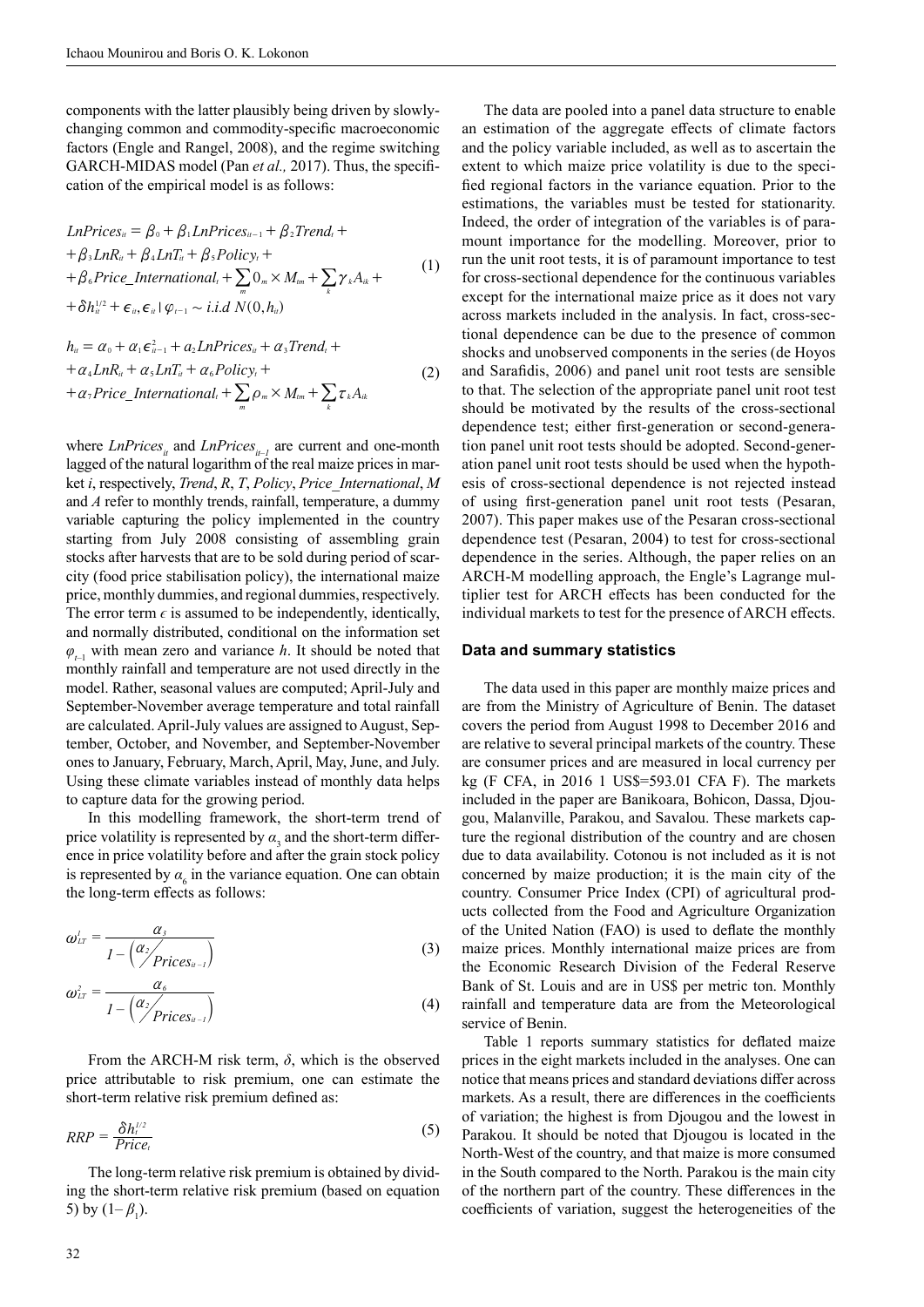**Table 4:** ARCH-M estimation results.

| Mean    | <b>Standard</b><br><b>Deviation</b> | CV    | <b>Skewness</b> | <b>Kurtosis</b> |
|---------|-------------------------------------|-------|-----------------|-----------------|
| 331.023 | 187.997                             | 0.568 | 0.503           | 1.921           |
| 330.860 | 176.096                             | 0.532 | 0.558           | 2.005           |
| 350,007 | 188.016                             | 0.537 | 0.585           | 1.968           |
| 363.267 | 444.903                             | 1.225 | 11.457          | 157.778         |
| 357.146 | 196.604                             | 0.550 | 0.569           | 1.926           |
| 331.654 | 173.403                             | 0.523 | 0.436           | 1.809           |
| 354.462 | 189.049                             | 0.533 | 0.521           | 1.907           |
|         |                                     |       |                 |                 |

**Table 1:** Summary of deflated monthly maize prices in the markets included in the analyses.

Source: Own composition

markets in terms of price volatilities. In fact, the volatility of commodities prices affects the population, compromising food security and nutritional status.

### **Results and Discussion**

As previously indicated, cross-sectional dependence tests results are important to guide the choice of the appropriate unit root test. The results of cross-sectional dependence (Table 2) indicate the presence of cross-sectional dependency in the series, and so suggest the use of second-generation panel unit root tests to the detriment of first-generation panel unit root tests. Consequently, a Pesaran (2007) panel unit root test has been used. It should be noted that it is the Im-Pasaran-Shin unit root test which is used for the international maize price. The panel unit root test results (Table 3) show that the three variables are stationary at level; at level the null hypothesis of a unit root can be rejected (the variables are thus integrated of order zero). The Engle's Lagrange multiplier test for ARCH effects conducted for the individual markets suggest the presence of ARCH effects. Thus ARCH(1) is estimated.

The estimation results are reported in Table 4. The findings from the mean equation suggest that rainfall has a negative effect on maize prices. However, the effect of temperature on maize prices is not significant. These findings suggest that maize price will be sensible to climate change and are in line with those of previous studies such as Diffenbaugh *et al.* (2012); Schaub and Finger (2020) and Putra *et al.* (2021). So,

**Table 2:** Pesaran cross-section dependence test for the series.

| Variables         | $CD-$<br>test | <b>P</b> -<br>value | Average<br>joint T | Mean $\rho$ | Mean<br>$abs(\rho)$ |
|-------------------|---------------|---------------------|--------------------|-------------|---------------------|
| Ln(maize price)   | $65.887***$   | 0.000               | 221.00             | 0.95        | 0.95                |
| Ln(Precipitation) | 36.878***     | 0.000               | 221.00             | 0.54        | 0.54                |
| Ln(Temperature)   | 46.896***     | 0.000               | 221.00             | 0.69        | 0.69                |
|                   |               |                     |                    |             |                     |

\*\*\* Significant at the 1% level of significance. Source: Own composition

#### **Table 3:** Panel unit root test results.

| Intercept   | <b>Intercept and Trend</b> |
|-------------|----------------------------|
| $-6.149***$ | $-6.345***$                |
| $-5.978***$ | $-6.141***$                |
| $-5.157***$ | $-5.898***$                |
| $-1.959*$   | $-2.877***$                |
|             |                            |

\*\*\* Significant at the 1% level of significance. Source: Own composition

| Variable                 | <b>Mean equation</b>                  | Variance equation |  |  |
|--------------------------|---------------------------------------|-------------------|--|--|
| Constant                 | 1.112                                 | 28.429**          |  |  |
|                          | (0.875)                               | (10.573)          |  |  |
| $LnPrice_{t-1}$          | $0.949***$                            | $-0.448***$       |  |  |
|                          | (0.009)                               | (0.099)           |  |  |
| LnRainfall               | $-0.030**$                            | $-0.647***$       |  |  |
|                          | (0.014)                               | (0.162)           |  |  |
| <b>LnTemperature</b>     | $-0.229$                              | $-8.363**$        |  |  |
|                          | (0.256)                               | (3.178)           |  |  |
| LnWorld maize price      | $0.036**$                             | $0.914***$        |  |  |
|                          | (0.016)                               | (0.195)           |  |  |
| Policy                   | $-0.021$                              | 0.191             |  |  |
|                          | (0.017)                               | (0.233)           |  |  |
| $h^{1/2}$                | $-0.662**$                            |                   |  |  |
|                          | (0.284)                               |                   |  |  |
| $\beta_1$ , ARCH(1) term |                                       | $0.092***$        |  |  |
|                          |                                       | (0.0264)          |  |  |
|                          | Market dummies (Reference = Bohicon)  |                   |  |  |
| Banikoara                | $-0.019$                              | $-0.288*$         |  |  |
|                          | (0.013)                               | (0.171)           |  |  |
| Dassa                    | $-0.006$                              | $-0.212$          |  |  |
|                          | (0.012)                               | (0.151)           |  |  |
| Djougou                  | 0.007                                 | $0.435**$         |  |  |
|                          | (0.015)                               | (0.177)           |  |  |
| Malanville               | $-0.011$                              | $-0.181$          |  |  |
|                          | (0.013)                               | (0.165)           |  |  |
| Parakou                  | $-0.014$                              | $-0.451**$        |  |  |
|                          | (0.012)                               | (0.167)           |  |  |
| Savalou                  | $-0.008$                              | $-0.190$          |  |  |
|                          | (0.012)                               | (0.154)           |  |  |
|                          | Monthly dummies (Reference = January) |                   |  |  |
| February                 | $-0.120***$                           | $-1.264***$       |  |  |
|                          | (0.025)                               | (0.186)           |  |  |
| March                    | $-0.035**$                            | $-2.726***$       |  |  |
|                          | (0.014)                               | (0.211)           |  |  |
| April                    | $-0.058***$                           | $-2.773***$       |  |  |
|                          | (0.014)                               | (0.201)           |  |  |
| May                      | $-0.031**$                            | $-2.693***$       |  |  |
|                          | (0.014)                               | (0.196)           |  |  |
| June                     | 0.002                                 | $-2.548***$       |  |  |
|                          | (0.014)                               | (0.201)           |  |  |
| July                     | 0.004                                 | $-1.831***$       |  |  |
|                          | (0.018)                               | (0.231)           |  |  |
| August                   | 0.023                                 | $-2.258***$       |  |  |
|                          | (0.017)                               | (0.238)           |  |  |
| September                | 0.012                                 | $-2.207***$       |  |  |
|                          | (0.017)                               | (0.233)           |  |  |
| October                  | $0.128***$                            | $-1.275***$       |  |  |
|                          | (0.030)                               | (0.274)           |  |  |
| November                 | $-0.037**$                            | $-2.771***$       |  |  |
|                          | (0.016)                               | (0.260)           |  |  |
| December                 |                                       | $-2.814***$       |  |  |
|                          |                                       | (0.196)           |  |  |
| Trend                    | $-3.61e-05$                           | $-0.006***$       |  |  |
|                          | $(1.239e-04)$                         | (0.001)           |  |  |
| Observations             | 1,547                                 |                   |  |  |
| Wald $chi2(16)$          | 25,561.92                             |                   |  |  |
| Prob > chi2              | 0.000                                 |                   |  |  |

Notes: Standard errors are in parentheses. \*\*\*P<0.01, \*\*P<0.05, \*P<0.1. Source: Own composition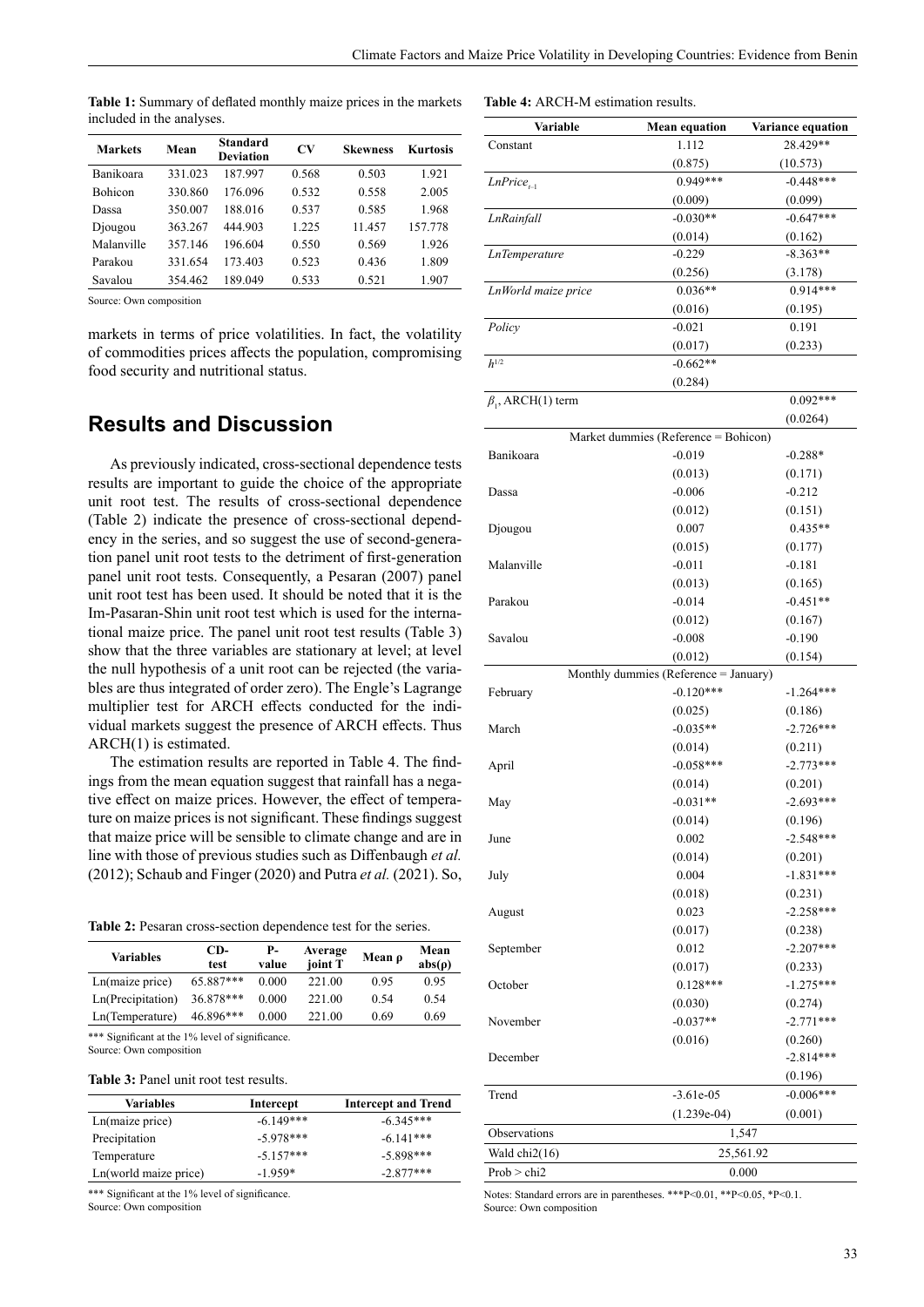adaptation policies are necessary to limit food price spikes attributable to climate change. Maize prices differ in some extent across months as shown by the significant coefficients associated with several monthly dummies. This suggests that some months are abundance periods, while others are scarcity periods. Thus, maize prices decrease in abundance periods, and increase in scarcity periods. As with normal goods, an increase in supply should lead to a decrease in prices, *ceteris paribus*. In addition, the findings indicate that the policy implemented to assemble grain stocks after harvesting does not have any significant effect on maize prices.

The estimation results from the variance equation indicate that rainfall and temperature have a negative effect on price volatility. Price volatility decreases with rainfall and temperature. Therefore, maize price variance depends also on climate factors and by extension, climate change. This indicates that climate change will somehow affect maize price variance. It can be concluded that the decrease in seasonal rainfall associated with the increase in seasonal temperature could lead to increase in volatility in maize prices with implications for food and nutrition security, and this is consistent with the findings of previous studies such as Diffenbaugh *et al.* (2012); Schaub and Finger (2020) and Putra *et al.* (2021). These findings suggest that maize price volatility will increase or decrease depending on the changes in rainfall and temperature. However, an increase in rainfall, *ceteris paribus*, will lead to a decrease in maize price volatility. Price volatility decreases in all other months compared with January: it can be observed that maize prices are more volatile in January relative to the remaining months of the year. The findings also reveal that the grain stock policy does not affect significantly maize price volatility. This indicates that this policy does not contribute to stabilising prices. This may be because certain persons may buy maize from the shops where public authorities sell the commodity during scarcity periods to sell it back. Price volatility is significantly higher in Djougou, and significantly lower in Banikoara and Parakou relatively to Bohicon. These findings confirm the heterogeneities of the markets in terms of price volatilities. As production decision is somehow linked to prices, high price volatilities may affect the level of production. The short-term trend of price volatility is equal to 6 and the short-term difference in price volatility before and after the grain stock policy is equal to in the variance equation. One can obtain the long-term effects using the equations (3) and (4) that are and , respectively. These figures indicate that both short-term and long-term price volatility have been decreasing and there is no difference between these two effects. In addition, the grain stock policy has contributed to an increase in maize price volatility but the effect is not significant, indicating that this policy has not had the expected effect on price volatility.

Moreover, the value of short-term and long-term relative risk premia are estimated as -0.004 and -0.073, respectively. These negative relative risk premia are consistent with previous findings such as those of Barrett (1997) and Kilima *et al.* (2008). It should be noted that for Barrett (1997), negative risk premia in staple food pricing could indicate consumers' dedication to keep diet and food preparation habits around staple foods. Moreover, Domiwitz and

Hakkio (1985) argue that a negative risk premium could mean that price risk widens the marketing cost wedge between wholesale and retail maize prices. Higher costs for traders resulting from price risk might lead to upward pressure on retail prices and lower wholesale and producer prices (Domiwitz and Hakkio, 1985). Price fluctuations have always been viewed as unfavourable to the expectations of economic agents. They exacerbate the vulnerability of both producers and consumers that depend on the commodities whose prices are volatile. High food prices lead to a reduction in food consumption (Zezza *et al.*, 2008; Springmann *et al.*, 2016), thereby exacerbating food and nutrition insecurity. One of the means to reduce vulnerability and poverty in rural areas as well as in urban and periurban areas is to guarantee stable prices. In addition, food price volatility undermines growth prospects and poverty reduction in low-income countries. Thus, stabilisation policies have the role of ensuring the stability of agricultural commodities for the population, especially for the poor. Commodity price volatility affects people, compromising their food security and nutrition status.

### **Conclusion and policy implications**

Climate change is expected to significantly alter food production patterns and increase food price volatility, leading to challenges for food security and poverty. The objective of this paper was to investigate the extent to which climate factors contribute to increase the volatility of maize price in Benin. To achieve the objective, an ARCH-M model has been estimated. Mean and variance equations of monthly maize price are specified as functions of temperature, rainfall of the growing season and a set of control variables including a policy variable and the international maize price with an ARCH(1) term in the variance equation. The findings from the mean equation suggest that rainfall has a negative effect on maize prices. The findings indicate also that the policy implemented to assemble grain stocks after harvest does not significantly affect the price of maize. Moreover, the estimation results from the variance equation indicate that rainfall and temperature are negatively associated with price volatility, so the net effect of climate factors will depend on the direction of the changes in those factors. The findings also reveal that the grain stock policy does not significantly affect price volatility. Furthermore, the short-term and long-term relative risk premia are negative. From the findings the following policy implications can be drawn: (i) Policymakers should design policies that aim to control for maize price volatility based on their goals (targeting either producers or consumers), but also need to have a clear understanding of the situation of farm households (whether they are net buyers or net sellers of maize); (ii) As food security is more pronounced in rural settings, public policies could target producers (farm households) in terms of maize price stabilization related to climate factors; (iii) Adaptation policies could also be designed to increase maize production and limit price volatility. This research does not assess volatility transmission across markets; future research could focus on this aspect.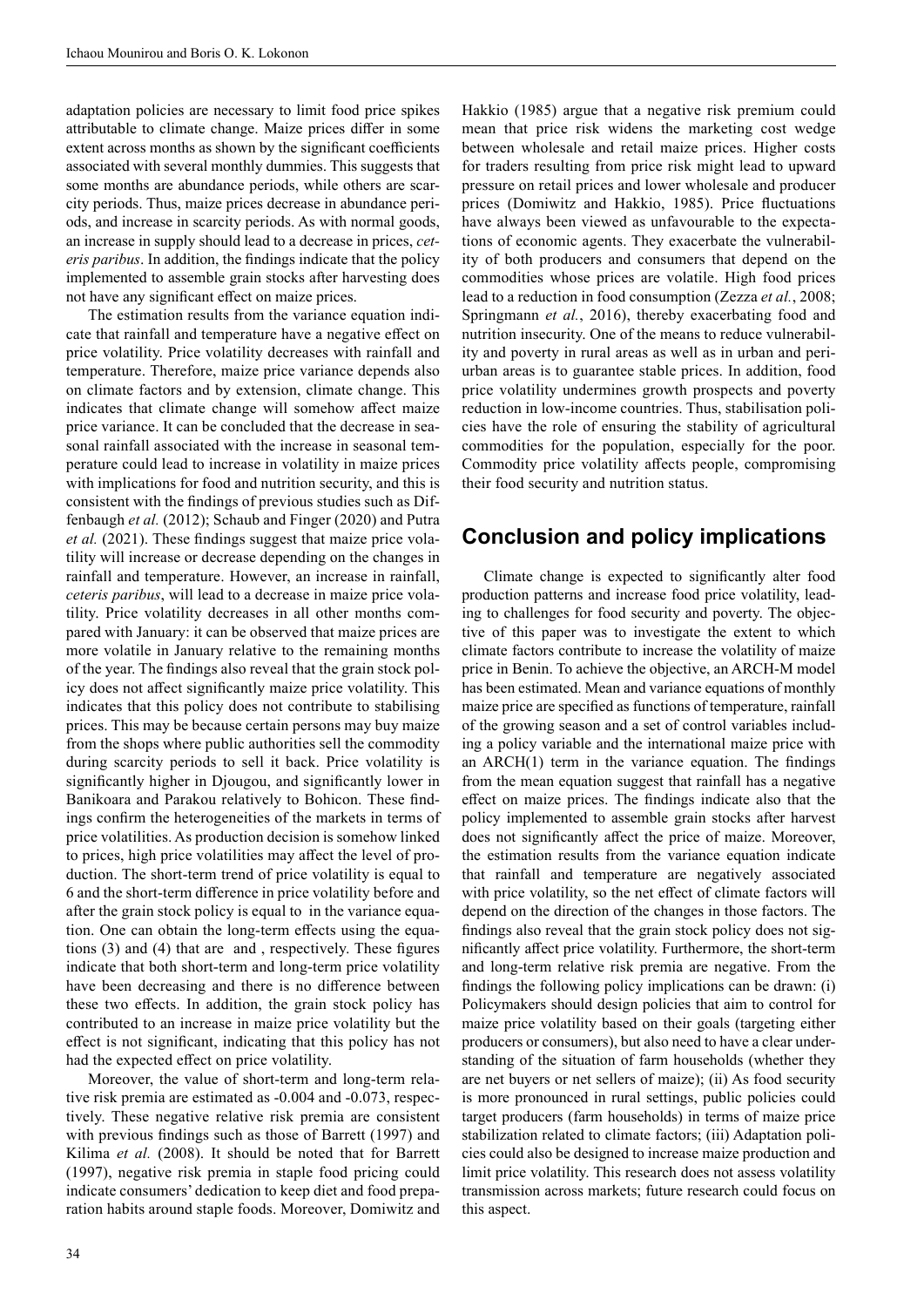## **References**

Algieri, B. (2014): A roller coaster ride: an empirical investigation of the main drivers of the international wheat price. Agricultural Economics, **45** (4), 459–475.

<https://doi.org/10.1111/agec.12099>

- Baldos, U. and Hertel, T.W. (2014): Global food security in 2050: The role of agricultural productivity and climate change. Australian Journal of Agricultural and Resource Economics, **58** (4), 1–18. <https://doi.org/10.1111/1467-8489.12048>
- Barrett, C.B. (1997): Liberalization and food price distributions: ARCH-M evidence from Madagascar. Food Policy, **22** (2), 155–173. [https://doi.org/10.1016/S0306-9192\(96\)00033-4](https://doi.org/10.1016/S0306-9192(96)00033-4)
- Binswanger, H.P. and Rosenzweig, M.R. (1986): Behavioural and material determinants of production relations in agriculture. The Journal of Development Studies, **22** (3), 503–539. <https://doi.org/10.1080/00220388608421994>
- Chen, B. and Villoria, B.N. (2019): Climate shocks, food price stability and international trade: evidence from 76 maize markets in 27 net-importing countries. Environmental Research Letters **14** (1), 1–13. <https://doi.org/10.1088/1748-9326/aaf07f>
- De Hoyos, R.E. and Sarafidis, V. (2006): Testing for cross-sectional dependence in panel-data models. The Stata Journal, **6** (4), 482–496. <https://doi.org/10.1177/1536867X0600600403>
- Diffenbaugh, N.S., Hertel, T.W., Scherer, M. and Verma, M. (2012): Response of corn markets to climate volatility under alternative energy futures. Nature Climate Change, **2** (7), 514–518. <https://doi.org/10.1038/nclimate1491>
- Domiwitz, I. and Hakkio, C.S. (1985): Conditional variance and the risk premium in foreign exchange market. Journal of International Economics, **19** (1–2), 47–66.
- [https://doi.org/10.1016/0022-1996\(85\)90018-2](https://doi.org/10.1016/0022-1996(85)90018-2)
- Engle, F.R. and Rangel, J.G. (2008): The Spline-GARCH Model for Low-Frequency Volatility and Its Global Macroeconomic Causes. The Review of Financial Studies, **21** (3), 1187–1222. <https://doi.org/10.1093/rfs/hhn004>
- Engle, R.F., Lilien, D.M. and Robins, R.P. (1987): Estimating time varying risk premia in the term structure: The ARCH-M model. Econometrica, **55** (2), 391–407. <https://doi.org/10.2307/1913242>
- Gouel, C. (2012): Agricultural price instability: A survey of competing explanations and remedies. Journal of Economic Surveys, **26** (1), 129–156.

<https://doi.org/10.1111/j.1467-6419.2010.00634.x>

- Haile, M.G., Kalkuhl, M. and von Braun, J. (2016): Worldwide Acreage and Yield Response to International Price Change and Volatility: A Dynamic Panel Data Analysis for Wheat, Rice, Corn, and Soybeans. American Journal of Agricultural Economics, **98** (1), 172–190. <https://doi.org/10.1093/ajae/aav013>
- Headey, D. and Fan, S. (2008): Anatomy of a crisis: The causes and consequences of surging food prices. Agricultural Economics, **39** (1), 375–391.

<https://doi.org/10.1111/j.1574-0862.2008.00345.x>

- IFPRI (2015): Global Nutrition Report 2015: Actions and accountability to advance nutrition and sustainable development*.* Washington, D.C.: International Food Policy Research Institute.
- IPCC (2007): Climate Change 2007: Impacts, Adaptation and Vulnerability. Contribution of Working Group II to the Fourth Assessment Report of the Intergovernmental Panel on Climate Change*.* Cambridge, United Kingdom: Cambridge University Press.
- IPCC (2014): Climate Change 2014: Impacts, Adaptation, and Vulnerability. Part B: Regional Aspects. Contribution of Working Group II to the Fifth Assessment Report of the Intergovernmental Panel on Climate Change*.* Cambridge, United Kingdom: Cambridge University Press.
- Karali, B. and Power, G.J. (2013): Short- and Long-Run Determinants of Commodity Price Volatility. American Journal of Agricultural Economics, **95** (3), 724–738. <https://doi.org/10.1093/ajae/aas122>
- Kilima, F.T., Chung, C., Kenkel, P. and Mbiha, E.R. (2008): Impacts of Market Reform on Spatial Volatility of Maize Prices in Tanzania. Journal of Agricultural Economics, **59** (2), 257–270. <https://doi.org/10.1111/j.1477-9552.2007.00146.x>
- Lobell, D.B., Schlenker, W. and Costa-Roberts, J. (2011): Climate Trends and Global Crop Production since 1980. Science, **333**  (6042), 616–620.<https://doi.org/10.1126/science.1204531>
- Lunddberg, C. and Abman, R. (2022): Maize price volatility and deforestation. American Journal of Agricultural Economics, **104** (2), 1–24. <https://doi.org/10.1111/ajae.12246>
- Miao, R., Khanna, M. and Huang, H. (2016): Responsiveness of Crop Yield and Acreage to Prices and Climate. American Journal of Agricultural Economics, **98** (1), 191–211. <https://doi.org/10.1093/ajae/aav025>
- Miranda, M.J. and Helmberger, P.G. (1988): The Effects of Commodity Price Stabilization Programs. The American Economic Review, **78** (1), 46–58.
- Moschini, G. and Hennessy, D.A. (2001): Uncertainty, risk aversion, and risk management for agricultural producers. Handbook of Agricultural Economics, **1**, 88–153. [https://doi.org/10.1016/S1574-0072\(01\)10005-8](https://doi.org/10.1016/S1574-0072(01)10005-8)
- Nelson, G.C., Rosegrant, M.W., Palazzo, A., Gray, A., Ingersoll, I., Robertson, R., Tokgoz, S., Zhu, T., Sulser, T.B., Ringler, C. and Msangi, S. (2010): Food security, farming, and climate change to 2050: scenarios, results, policy options*.* Washington, D.C.: International Food Policy Research Institute.
- Ngare, L., Simtowe, F. and Massingue, J. (2014): Analysis of Price Volatility and Implications for Price Stabilization Policies in Mozambique. European Journal of Business and Management, **6** (22), 160–173.
- Ott, H. (2014): Extent and possible causes of intrayear agricultural commodity price volatility. Agricultural Economics, **45** (2), 225–252. <http://dx.doi.org/10.1111/agec.12043>
- OXFAM (2012): Extreme Weather, Extreme Prices: The Costs of Feeding a Warming World*.* Oxford: OXFAM.
- Pan, Z., Wang, Y., Wu, C. and Yin, L. (2017): Oil price volatility and macroeconomic fundamentals: A regime switching GARCH-MIDAS model. Journal of Empirical Finance, **43**, 130–142.<https://doi.org/10.1016/j.jempfin.2017.06.005>
- Pesaran, M.H. (2004): General diagnostic tests for cross section dependence in panels*.* Cambridge: University of Cambridge, Faculty of Economics, Cambridge Working Papers in Economics No. 0435.
- Pesaran, M.H. (2007): A simple panel unit root test in the presence of cross-section dependence. Journal of Applied Econometrics, **22** (2), 265–312.<https://doi.org/10.1002/jae.951>
- Piot-Lepetit, I. and M'Barek, R. (2011): Methods to Analyse Agricultural Commodity Price Volatility. IN I. Piot-Lepetit and R. M'Barek (Eds.), Methods to Analyse Agricultural Commodity Price Volatility (1–12). Seville: Springer.
- Putra, W.A., Supriatna, J., Koestoer, H.R. and Soesilo, B.E.T. (2021): Differences in Local Rice Price Volatility, Climate, and Macroeconomic Determinants in the Indonesian Market. Sustainability, **13** (8), 4465. https://doi.org/10.3390/su13084465
- République du Bénin (2017): Analyse Globale de la Vulnérabilité et de la Sécurité Alimentaire (AGVSA)*.* Cotonou.
- Sandmo, A. (1971): On the theory of the competitive firm under price uncertainty. The American Economic Review, **61** (1), 65–73.
- Schaub, S. and Finger, R. (2020): Effects of drought on hay and feed grain prices. Environmental Research Letters, **15** (3), 034014.<https://doi.org/10.1088/1748-9326/ab68ab>